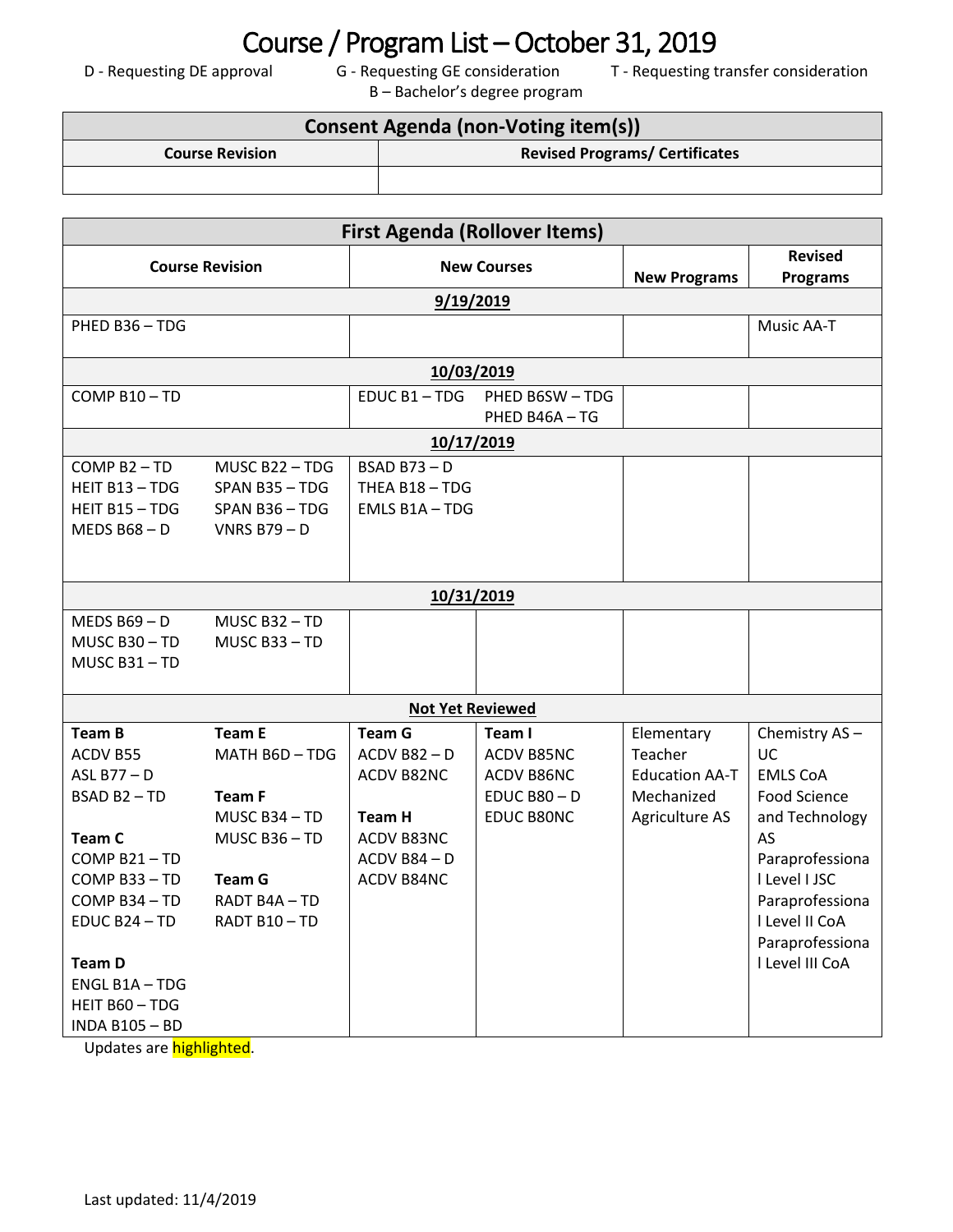## **Course / Program List – October 31, 2019**<br>Formal G - Requesting GE consideration T - Requesting t

B – Bachelor's degree program

D - Requesting DE approval G - Requesting GE consideration T - Requesting transfer consideration

| First Agenda - 11/07/2019<br>Team Reviews Due before 11/14/2019 |                         |                           |                       |                    |  |  |
|-----------------------------------------------------------------|-------------------------|---------------------------|-----------------------|--------------------|--|--|
| <b>Program Revisions</b>                                        |                         |                           | <b>New Programs</b>   |                    |  |  |
|                                                                 |                         |                           | Physics AS - UC       |                    |  |  |
|                                                                 | <b>Course Revision</b>  |                           |                       | <b>New Courses</b> |  |  |
| <b>Team B</b>                                                   | <b>Team F</b>           |                           | <b>Team H</b>         |                    |  |  |
| COMP B11-TD                                                     |                         | MATH B21-TD               | ACDV B81NC            |                    |  |  |
| CRIM B24-TD                                                     |                         | OSRM B10-TD               | ACDV B95              |                    |  |  |
| ENGL B3 - TDG                                                   | OSRM B12-TD             |                           | ACDV B95NC            |                    |  |  |
| <b>Team C</b>                                                   | <b>Team G</b>           |                           |                       |                    |  |  |
| HEIT B12 - TDG                                                  | OSRM B16-TD             |                           |                       |                    |  |  |
| HEIT $B20 - D$                                                  | OSRM B18-TD             |                           |                       |                    |  |  |
| HEIT $B21 - D$                                                  | OSRM B26-TD             |                           |                       |                    |  |  |
|                                                                 |                         |                           |                       |                    |  |  |
| <b>Team D</b>                                                   | Team I                  |                           |                       |                    |  |  |
| HEIT $B22 - D$                                                  | RADT B6-TD              |                           |                       |                    |  |  |
| HEIT $B24 - D$                                                  | RADT B7-TD              |                           |                       |                    |  |  |
| HEIT $B25 - D$                                                  | RADT B13-TD             |                           |                       |                    |  |  |
|                                                                 |                         |                           |                       |                    |  |  |
|                                                                 |                         |                           | <b>DE Assignments</b> |                    |  |  |
|                                                                 | <b>Course Revisions</b> |                           |                       | <b>New Courses</b> |  |  |
| ASL B66 $- D^*$                                                 | HEIT B12 - TDG          | <b>Team A</b>             |                       |                    |  |  |
| ASL B70 $-D^*$                                                  | HEIT $B20 - D$          | OSRM B12-TD               |                       |                    |  |  |
| ASL $B71 - D^*$                                                 | HEIT $B21 - D$          | OSRM B16-TD               |                       |                    |  |  |
| ASL B73 $- D^*$                                                 | HEIT $B22 - D$          | OSRM B18-TD               |                       |                    |  |  |
| ASL B74 - $D^*$                                                 | HEIT $B24 - D$          |                           |                       |                    |  |  |
| ASL B75 $- D^*$                                                 | HEIT $B25 - D$          | <b>Team E</b>             |                       |                    |  |  |
| COMP B11-TD                                                     | MATH B21-TD             | OSRM B26-TD               |                       |                    |  |  |
| ENGL B3 - TDG                                                   | OSRM B10-TD             | RADT B6-TD                |                       |                    |  |  |
|                                                                 |                         | RADT B7-TD<br>RADT B13-TD |                       |                    |  |  |
|                                                                 |                         |                           |                       |                    |  |  |
| <b>GE Assignments</b>                                           |                         |                           |                       |                    |  |  |
|                                                                 | <b>Course Revisions</b> |                           |                       | <b>New Courses</b> |  |  |
| ENGL B3 - TDG                                                   |                         |                           |                       |                    |  |  |
| HEIT B12 - TDG                                                  |                         |                           |                       |                    |  |  |
|                                                                 |                         |                           |                       |                    |  |  |

\* DE request only. No other changes.

Updates are highlighted.